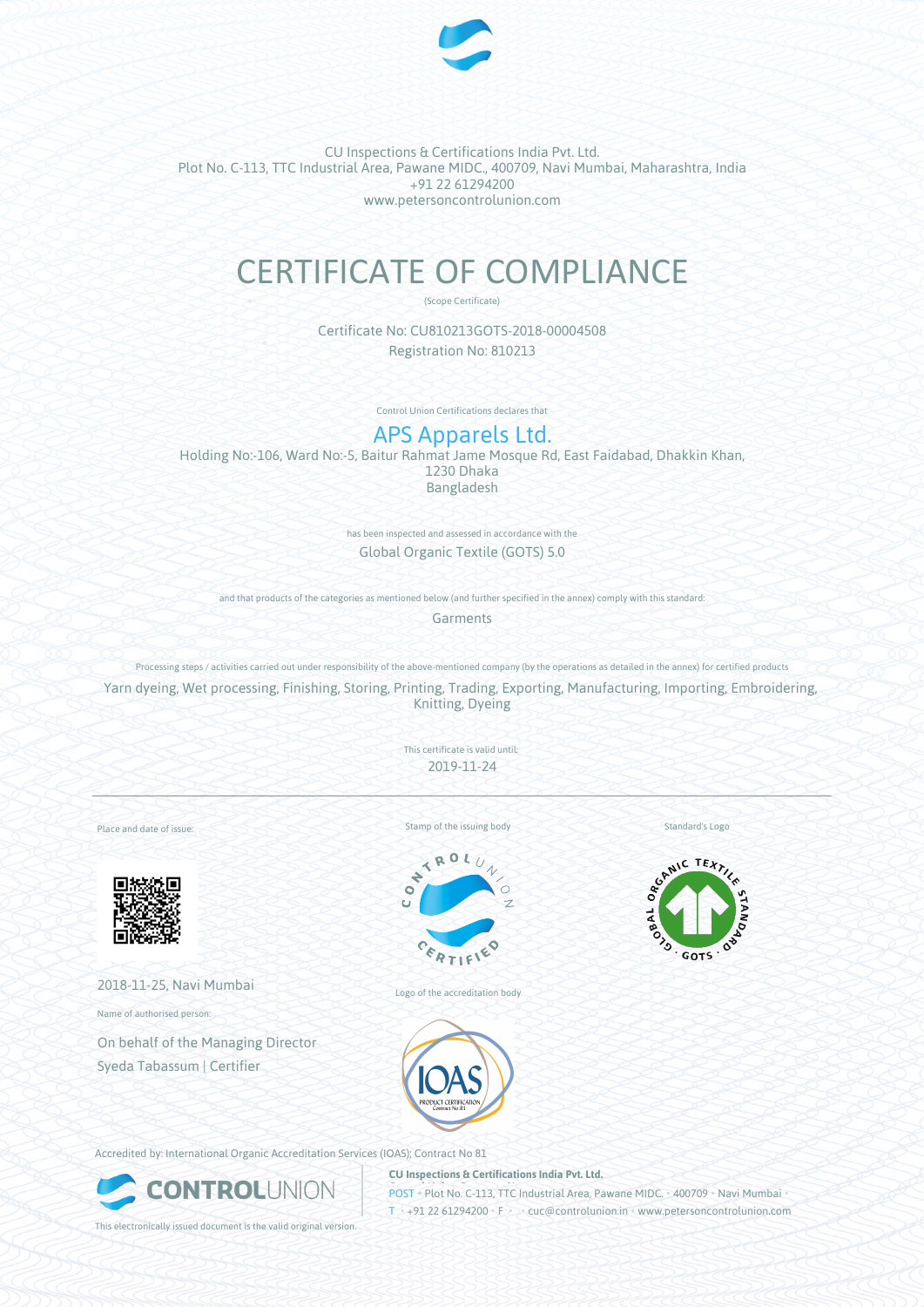

### CU Inspections & Certifications India Pvt. Ltd. Plot No. C-113, TTC Industrial Area, Pawane MIDC., 400709, Navi Mumbai, Maharashtra, India +91 22 61294200 www.petersoncontrolunion.com

### Annex to certificate no.: CU810213GOTS-2018-00004508

### **APS Apparels Ltd.**

## **Global Organic Textile (GOTS)**

In specific the certificate covers the following products:

| <b>Name of product</b>                             | Label grade | <b>Processing unit(s)</b>       |  |
|----------------------------------------------------|-------------|---------------------------------|--|
| Knitted garments - 100% Organic Cotton             | Organic     | Etafil Accessories Ltd.         |  |
|                                                    |             | DB Tex Ltd.                     |  |
|                                                    |             | APS Apparels Ltd.               |  |
|                                                    |             | Alif Embroidery Village Ltd.    |  |
|                                                    |             | APS Apparels Ltd. (Dyeing Unit) |  |
|                                                    |             | APS Holdings Ltd.               |  |
| Knitted garments - 99% Organic Cotton + 1% Viscose | Organic     | Etafil Accessories Ltd.         |  |
|                                                    |             | DB Tex Ltd.                     |  |
|                                                    |             | APS Apparels Ltd.               |  |
|                                                    |             | Alif Embroidery Village Ltd.    |  |
|                                                    |             | APS Apparels Ltd. (Dyeing Unit) |  |
|                                                    |             | APS Holdings Ltd.               |  |

Place and date of issue:



2018-11-25, Navi Mumbai

Name of authorised person:

On behalf of the Managing Director Syeda Tabassum | Certifier



Logo of the accreditation body



Standard's logo